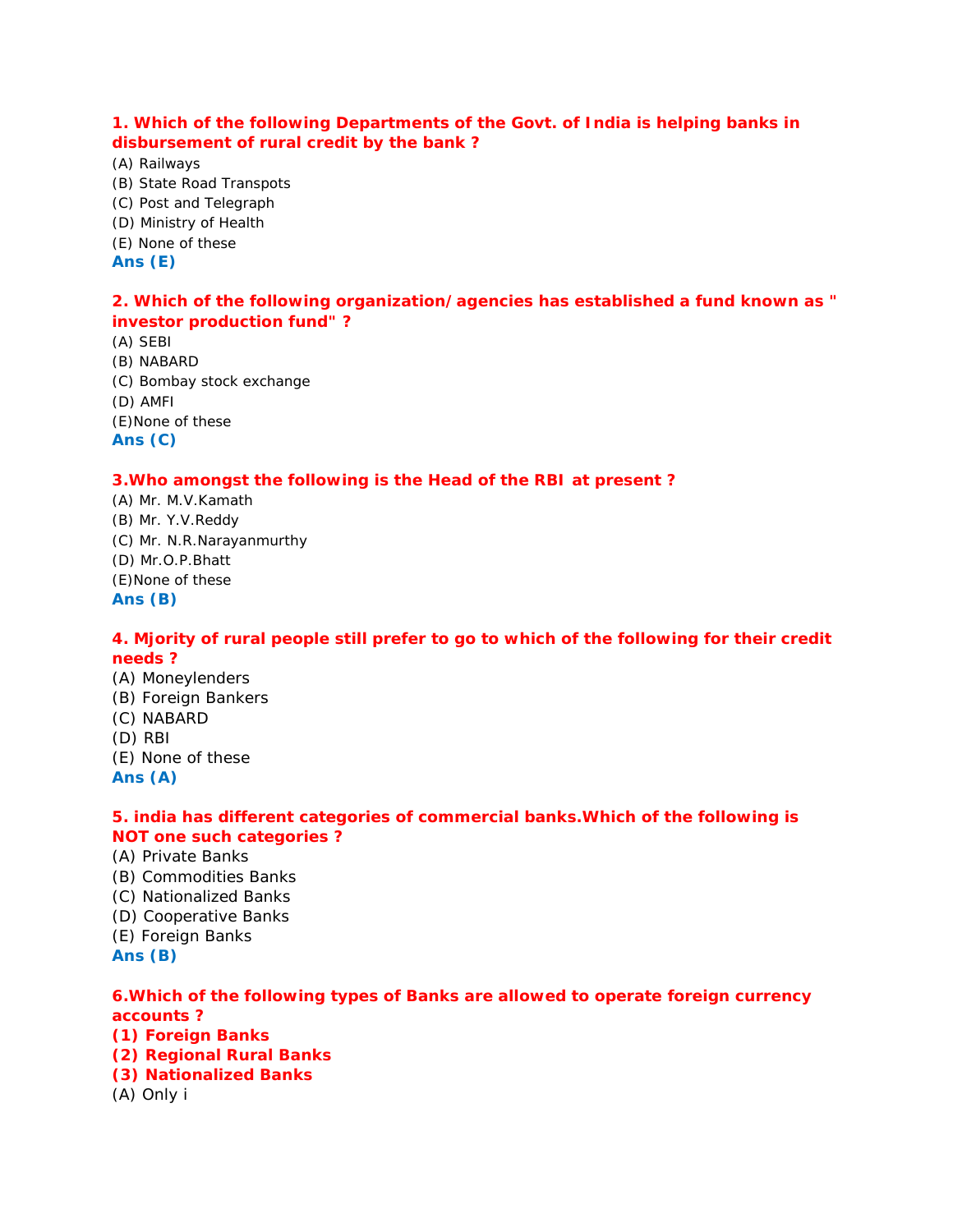**(**B) Only 2 (C) Only 3 (D) All 1,2and 3 (E) None of these **Ans (C)**

**7. Which of the following countries does not play International Cricket ?**

- (A) Russia (B) England (C) South Africa
- (D) Pakistan
- (E) India
- **Ans (A)**

**8. The money which Govt. of India spends on the development of infrastructure in country comes from the which of the following sources ?**

**[Pick up the correct Statement(s)]**

**(1) Loan from World Bank/ADB etc**

**(2) Taxws collected from the people**

- **(3) Loan from the RBI**
- (A) Only 1
- (B) Only 2
- (C) Only 3
- (D) Both 1 and 2
- (E) All 1,2 and 3
- **Ans (E)**

**9. The Securities and Exchange Board Of India (SEBI) recently imposed a** restriction on money flow in equity through â€<sup>~</sup>P Notes'. What is the full form of **'P Notes' ?**

- (A) Permanent Notes
- (B) Perchase Notes
- (C) Participatory-Notes
- (D) Private Notes
- (E) None of these
- **Ans (C)**

**10. Who amongst the following was the captain of the India cricket team who won thw Twenty-20 World Cup-2007 ?**

(A) Yuvraj Singh

- (B) M.S.Dhoni
- (C) Rahul Dravid
- (D) Saurav Ganguly
- (E) None of these

**Ans (B)**

**11. Mnay times we read in financial news paper about 'FII'.What is the full form of 'FII**'?

- (A) Final Investment in India
- (B) Foreign Investment in India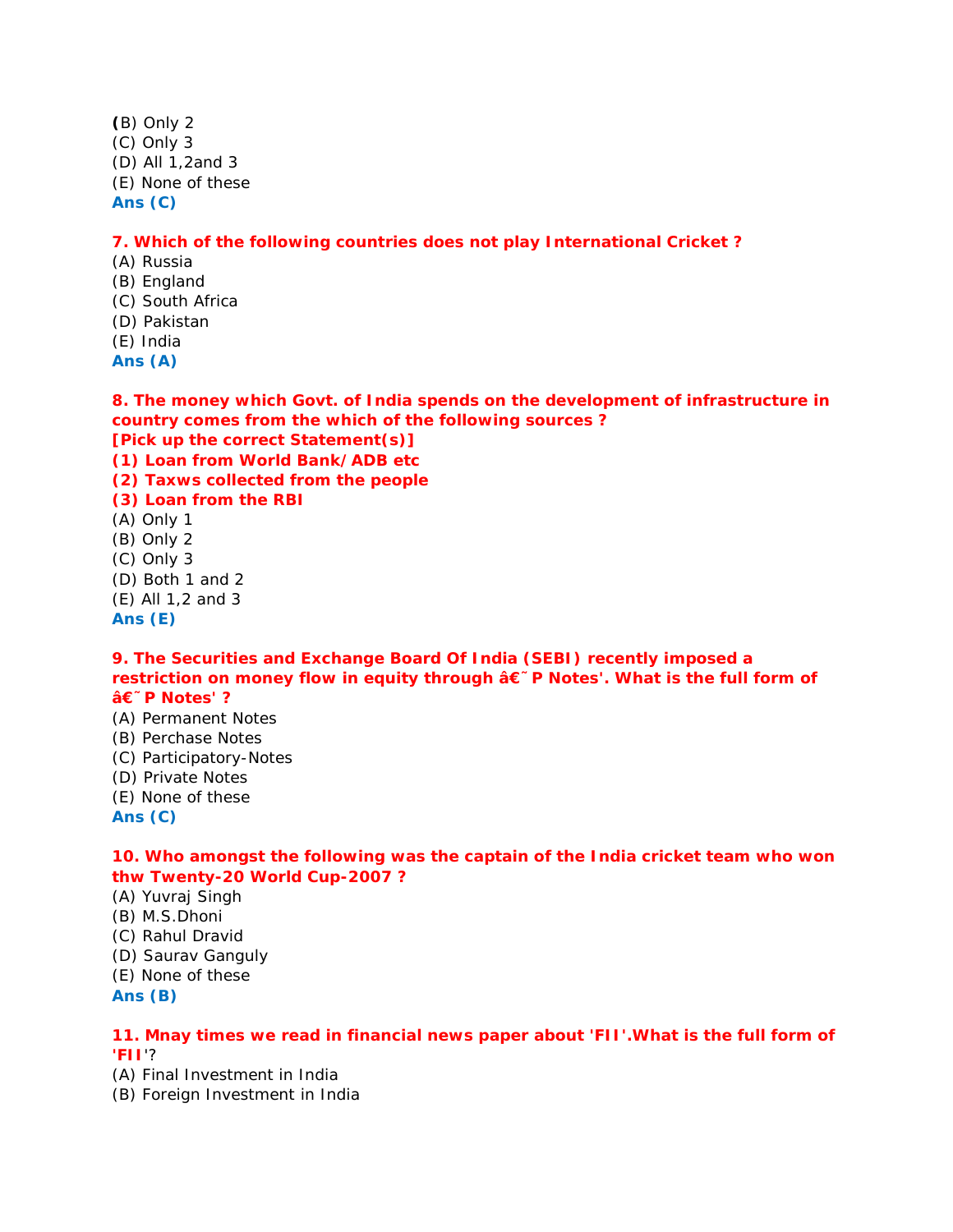(C) Formal Investment in India

(D) Fair Institutional Investment

(E) Foreign Institutional Investment

**Ans (E)**

# **12. Benazir Bhutto Is associated with which of the following parties**

(A) Muslim League

(B) Pakistan Peoples Party

- (C) Pakistan National Congress(D) Islamic Movement of Pakistan
- (E) None of these

**Ans (B)**

# **13. One of the former prime ministers of which of the following countries was**

**detained in house arrest for a short period after his/her returns from a long exile ?** (A) Germany

- (B) France
- (C) Pakistan
- (D) Brazil
- (E) None of these

**Ans (C)**

#### **14. Who amongst the following leaders from USA visited Isarael and Palestinian West Bank so that a solution to the Isarael and palestinian problem can be worked out ?**

- (A) George Bush
- (B) Al Gore
- (C) Bill Clinton
- (D) Condeleeza Rice
- (E) None of these

**Ans (A)**

**15. Justine Henin Won the women's singles US Open Tennis Championship-2007 After defeating -**

- (A) Swetlana Kuznetsova
- (B) Sania Mirza
- (C) Dinara Safina
- (D) Mathalie Dechy
- (E) None of these

**Ans (A)**

**16. As reported in papers the UN World Food Programmes stoped distributing food in Mogadishu Town after its local head was abducted by the Govt. soldiers of the country.Mogadishu is the capital town of-**

- (A) Tanzania
- (B) Turkey
- (C) Cuba
- (D) Libya
- (E) Somalia

**Ans (E)**

**17. The financial markets of the which of the following countries were badly affected by sub-prime crisis ?**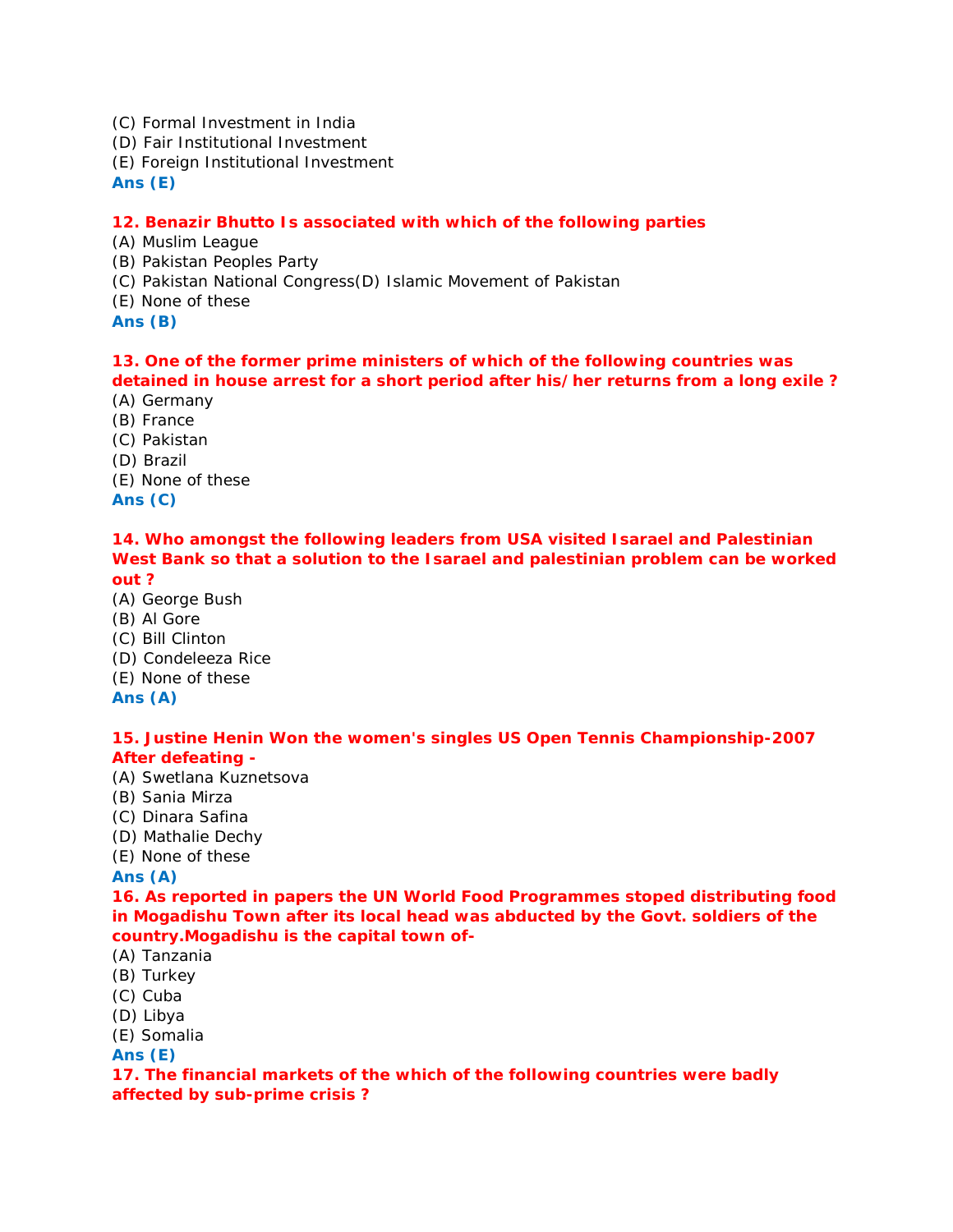- (A) Russia
- (B) Brazil
- (C) UK
- (D) USA

(E)None of these

**Ans (D)**

# **18. which of the following countries in the world is the biggest consumer of gold ?** (A) USA

- (B) Bangladesh
- (C) Russia
- (D) India
- (E) None of these

**Ans (D)**

**19. which of the following countries is NOT happy with the USA's decision to award a cogressional Medal to Dalai Lama Oof Tibet ?**

- (A) India
- (B) Pakistan
- (C) Nepal
- (D) Myanmar
- (E) China
- **Ans (E)**

**20. which of the following countries recently decided to launch a military action in Northern Iraq where many Kurdish PKK fighters are based and they are killed people from that country ?**

- (A) India
- (B) Afghanistan
- (C) Pakistan
- (D) Bangladesh
- (E) Turkey
- **Ans (E)**

**21. Dr. Mnamohan SAingh called George Bush to explain the difficulties he is having in implementing agreements related with which of the following with USA ?**

- (A) Suply of sugar
- (B) Civilian nuclear Co-operation
- (C) Purchase of fighter planes
- (D) Purchase of Gas / Petroleum
- (E) None of these

**Ans (B)**

**22. which of the following countries is facing a problem of strike by the workers of the transport ,electricity and gas companies as the present govt. of the country has decided to end the pension to these workerss ?**

- (A) USA
- (B) France
- (C) China
- (D) Nepal
- (E) None of these
- **Ans (B)**

# **23. Who amongst the following is the Secretary General Of UNO ?**

- (A) Al Gore
- (B) Shashi Tharoor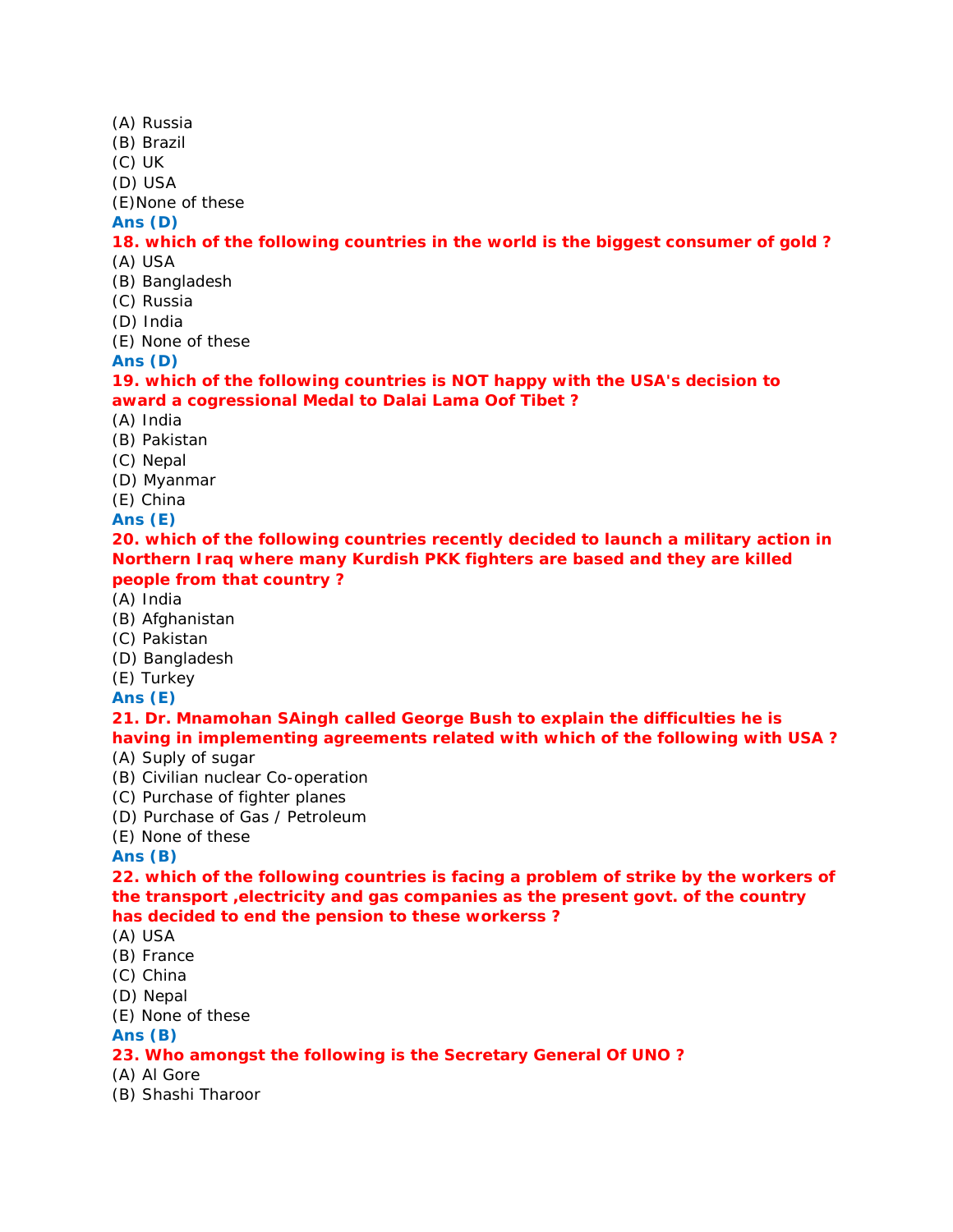(C) Gordon Drown

(D) Hugo Chavez

(E) None of these

**Ans (E)**

**24. The "Orange Coalition Govt" was formed once again in which of the following countries ?**

(A) Russia

(B) Ukraine

(C) France

(D) Germany

(E) None of these

**Ans (B)**

**25. which of the following countries is NOT elected by the the UN general assembly on the non-payment seats of UN security council w.e.f. January 2008 ?** (A) Libya

- (B) Vietnam
- (C) Croatia
- (D) Costa Rica

(E) Pakistan

**Ans (E)**

**26. The Govt. of India put a ban on export of which of the following commodities at the price below the price of the same in domestic market ?**

- (A) Steel
- (B) Chemical Fertilizer
- (C) Pharma Products
- (D) Electronic Goods
- (E) None of these

**Ans (E)**

# **27. India Launched which of the following Satellites in September 2007 ?**

- (A) EDUSAT
- (B) MATSAT
- (C) CROSAT-IIB
- (D) INSAT-4CR
- (E) None of these

**Ans (D)**

**28. As per the recent agreement between India and one of other country the iNdia Rupee can be easily swapped with** -

- (A) Tak
- (B) Rial
- (C) Kyat
- (D) Yen
- (E) Rubbel
- **Ans (E)**

# **29. India won the ONGC Cup Football Tounament 2007 by beating-**

- (A) Syria
- (B) Pakistan
- (C) Britain
- (D) France
- (E) None of these

**Ans (A)**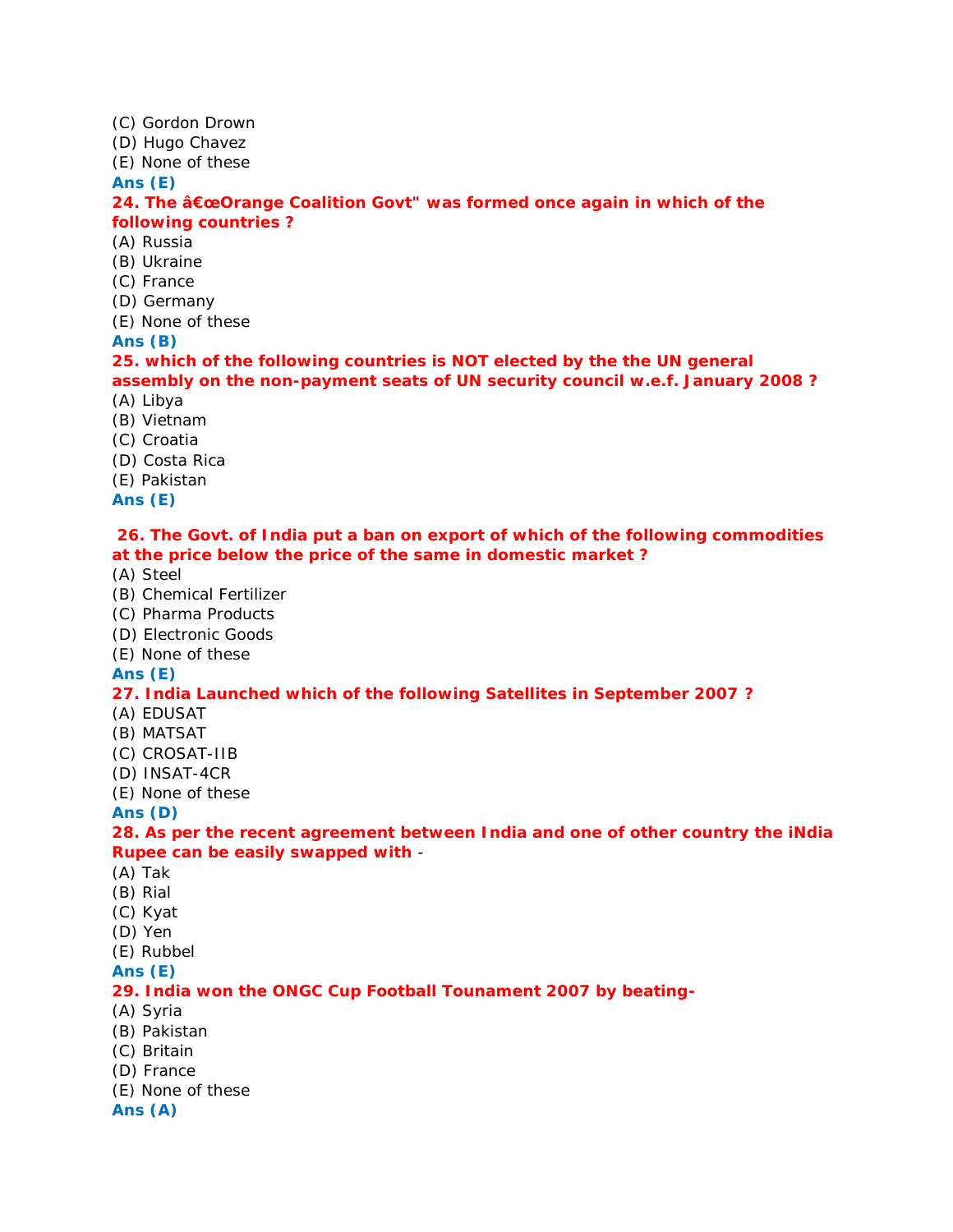### **30. Abdullah Gul's name was in news recently as he he has taken over as the president of -**

- (A) Turkey
- (B) Sudan
- (C) Afghanistan
- (D) Pakistan
- (E) None of these

#### **Ans (A)**

# **31. Hem Dutta who was honoured gy the prestigious Rajiv Gandhi National Sadbhawana Award 2007 is famous-**

- (A) Author
- (B) Social Activist
- (C) Player
- (D) Film Producer
- (E) Scientist

**Ans (B)**

**32. Who amongst the following is selected for Basawa Award (2006-07) by the Karnataka Government ?**

#### (A) Dr. Manmohan Singh

- (B) A.P.J.Abdul Kalam
- (C) Sonia Gandhi
- (D) Pratibha Patil
- (E) None of these

# **Ans (B)**

**33. Asia Pacific Economic Business meet was organized in September 2007 in -**

- (A) New Delhi
- (B) Beijing
- (C) Tokyo
- (D) London
- (E) Sydne

# **Ans (E)**

**34. The World Athletics Championship-2007 was organized in -**

- (A) Beijing
- (B) New Delhi
- (C) Osaka
- (D) Dhaka
- (E) London

**Ans (C)**

**35. Who amongst the following was the captain of the Indian Hockey Team who won Asia Cup 2007 held in Chennai ?**

- (A) Baichung Bhutia
- (B) Dilip Tirkey
- (C) Pnkaj Adwani
- (D) Manavjeet Singh Sandhu
- (E) None of these

# **Ans (E)**

- **36. Which of the following is a Public Sector Unit ?**
- (A) TCS
- (B) ICICI Bank